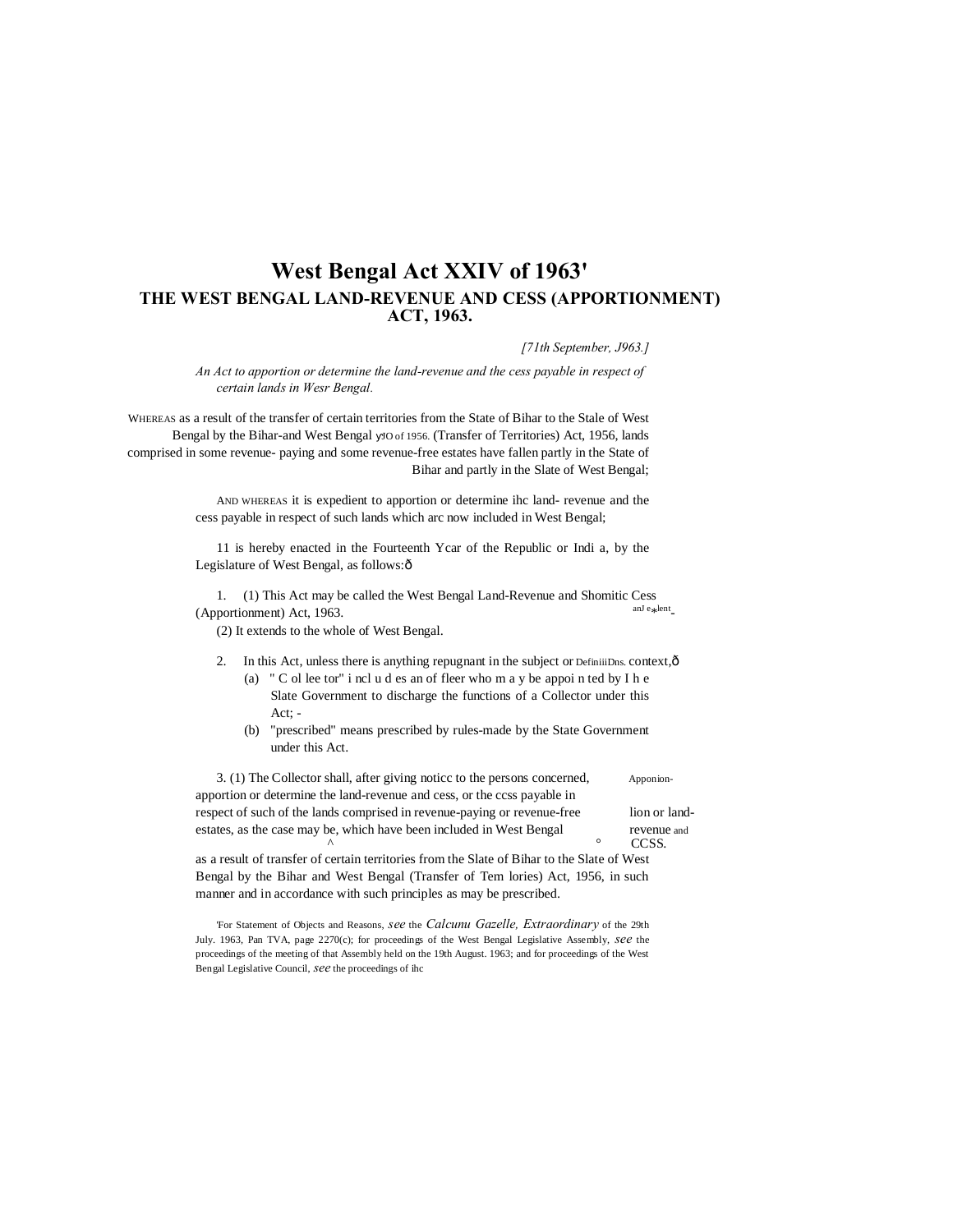#### 494 *The West Bengal Land-Revenue and Cess*

## *(Apportionment) Act. 1963.*

## **[West Ben. Act XXIV of 1963.]**

I

#### *(Sections 4-6.)*

;, (2) The land-revenue and ihe cess apportioned or determined under sub-section (1) shall be notified in such manner as may be prescribed.

Appeal. 4, , ([) Any person aggrieved by lhe apportionment or determination of land-revenue and cess under scction 3 may, within such time as may be prescribed, appeal, $\hat{o}$ 

- (a) to the Collector of the District, when apportionment or determination is made by an officer other than the Collector of the district, and
- (b) to the Divisional Commissioner, when apportionment or determination is made by the Collector of the district.'

(2) The dicision of the Appellate Officer on such appeal shall be final and no civil court shall have jurisdiction in respect of the apportionment or determination of land-revenue and cess under this Act.

Djic or coining into forcc of apportionment or tlelcrminalian.

5. The land-revenue and cess apportioned or determined under this Act shall, notwithstanding anyLhing contained in any other law for the lime being in force, be deemed to have come into force on and from the first day ofNovember, 1956.

6. (1) The Stale Government may make rules for carrying out the purposes of this Act.

(2) In particular and without prejudice lo lhe generality of lhe foregoing power, such rules may provide for all or any of the following matters, namely: $\delta$ 

- (a) the manner of, and the principles for, apportioning or determininglandrevenueandcessinrespecLoflands referred to in section 3 and the manner of notifying such land-revenue and cess;
- (b) the time wilhin which an appeal under section 4 shall be made;
- (c) the fees, if any, payable on petitions of appeal and the procedure lo be followed in respect of such appeals.